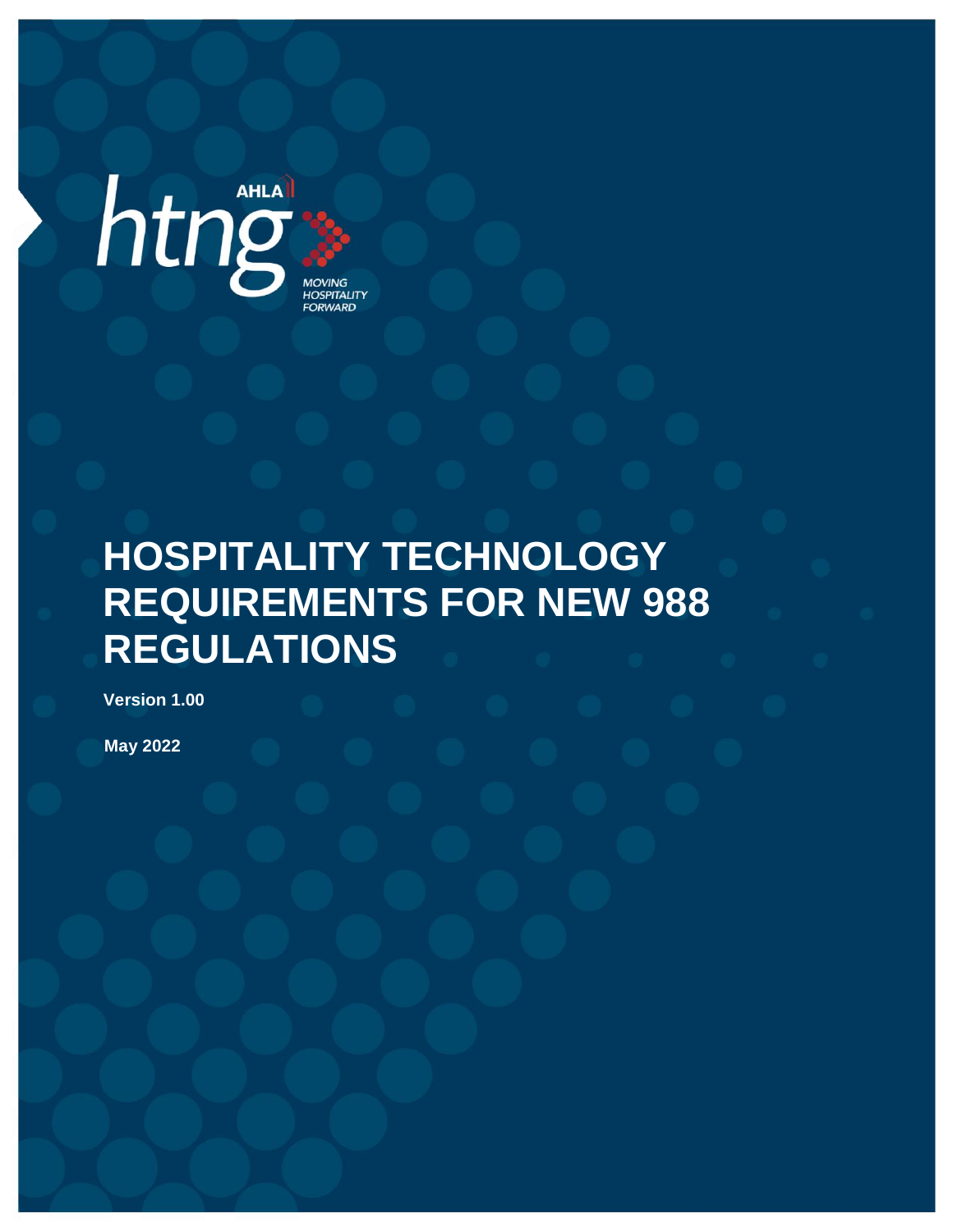#### **About HTNG**

Hospitality Technology Next Generation (HTNG) is a non-profit association with a mission to foster, through collaboration and partnership, the development of next-generation systems and solutions that will enable hoteliers and their technology vendors to do business globally in the 21st century. HTNG is recognized as the leading voice of the global hotel community, articulating the technology requirements of hotel companies of all sizes to the vendor community. HTNG facilitates the development of technology models for hospitality that will foster innovation, improve the guest experience, increase the effectiveness and efficiency of hotels, and create a healthy ecosystem of technology suppliers.

#### **Copyright 2022, Hospitality Technology Next Generation All rights reserved.**

No part of this publication may be reproduced, stored in a retrieval system, or transmitted, in any form or by any means, electronic, mechanical, photocopying, recording, or otherwise, without the prior permission of the copyright owner.

For any software code contained within this specification, permission is hereby granted, free-of-charge, to any person obtaining a copy of this specification (the "Software"), to deal in the Software without restriction, including without limitation the rights to use, copy, modify, merge, publish, distribute, sublicense, and/or sell copies of the Software, and to permit persons to whom the Software is furnished to do so, subject to the above copyright notice and this permission notice being included in all copies or substantial portions of the Software.

Manufacturers and software providers shall not claim compliance with portions of the requirements of any HTNG specification or standard, and shall not use the HTNG name or the name of the specification or standard in any statements about their respective product(s) unless the product(s) is (are) certified as compliant to the specification or standard.

THE SOFTWARE IS PROVIDED "AS IS", WITHOUT WARRANTY OF ANY KIND, EXPRESS OR IMPLIED, INCLUDING BUT NOT LIMITED TO THE WARRANTIES OF MERCHANTABILITY, FITNESS FOR A PARTICULAR PURPOSE, AND NON-INFRINGEMENT. IN NO EVENT SHALL THE AUTHORS OR COPYRIGHT HOLDERS BE LIABLE FOR ANY CLAIM, DAMAGES, OR OTHER LIABILITY, WHETHER IN AN ACTION OF CONTRACT, TORT OR OTHERWISE, ARISING FROM, OUT OF, OR IN CONNECTION WITH THE SOFTWARE OR THE USE OR OTHER DEALINGS IN THE SOFTWARE.

Permission is granted for implementers to use the names, labels, etc. contained within the specification. The intent of publication of the specification is to encourage implementation of the specification.

This specification has not been verified for avoidance of possible third-party proprietary rights. In implementing this specification, usual procedures to ensure the respect of possible third-party intellectual property rights should be followed. Vi[sit](http://htng.org/ip-claims)  [http://htng.org/ipclaims](http://htng.org/ip-claims) to view third-party claims that have been disclosed to HTNG. HTNG offers no opinion as to whether claims listed on this site may apply to portions of this specification.

The names Hospitality Technology Next Generation and HTNG, and logos depicting these names, are trademarks of Hospitality Technology Next Generation. Permission is granted for implementers to use the aforementioned names in technical documentation for the purpose of acknowledging the copyright and including the notice required above. All other use of the aforementioned names and logos requires the permission of Hospitality Technology Next Generation, either in written form or as explicitly permitted for the organization's members through the current terms and conditions of membership.



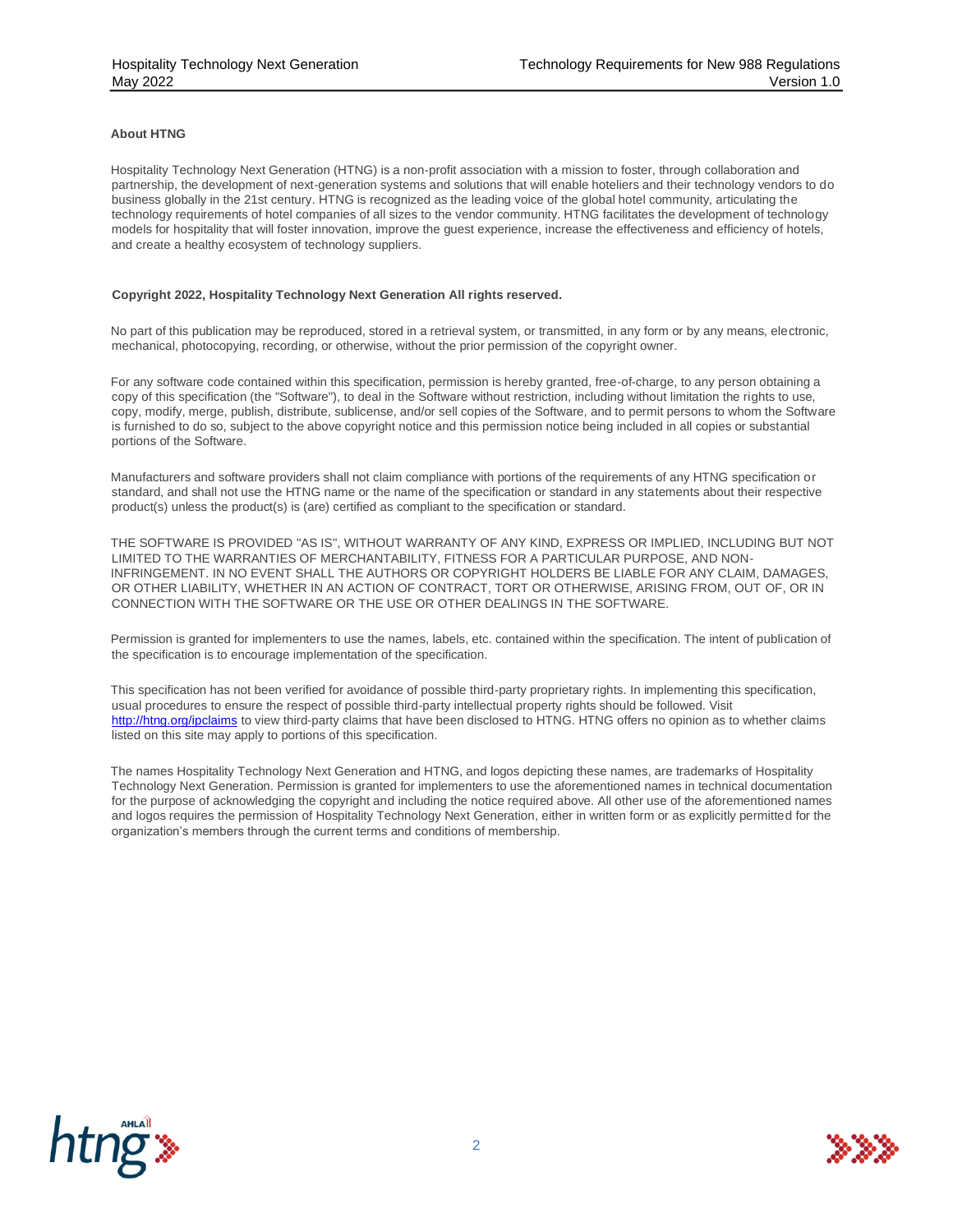### *TABLE OF CONTENTS*



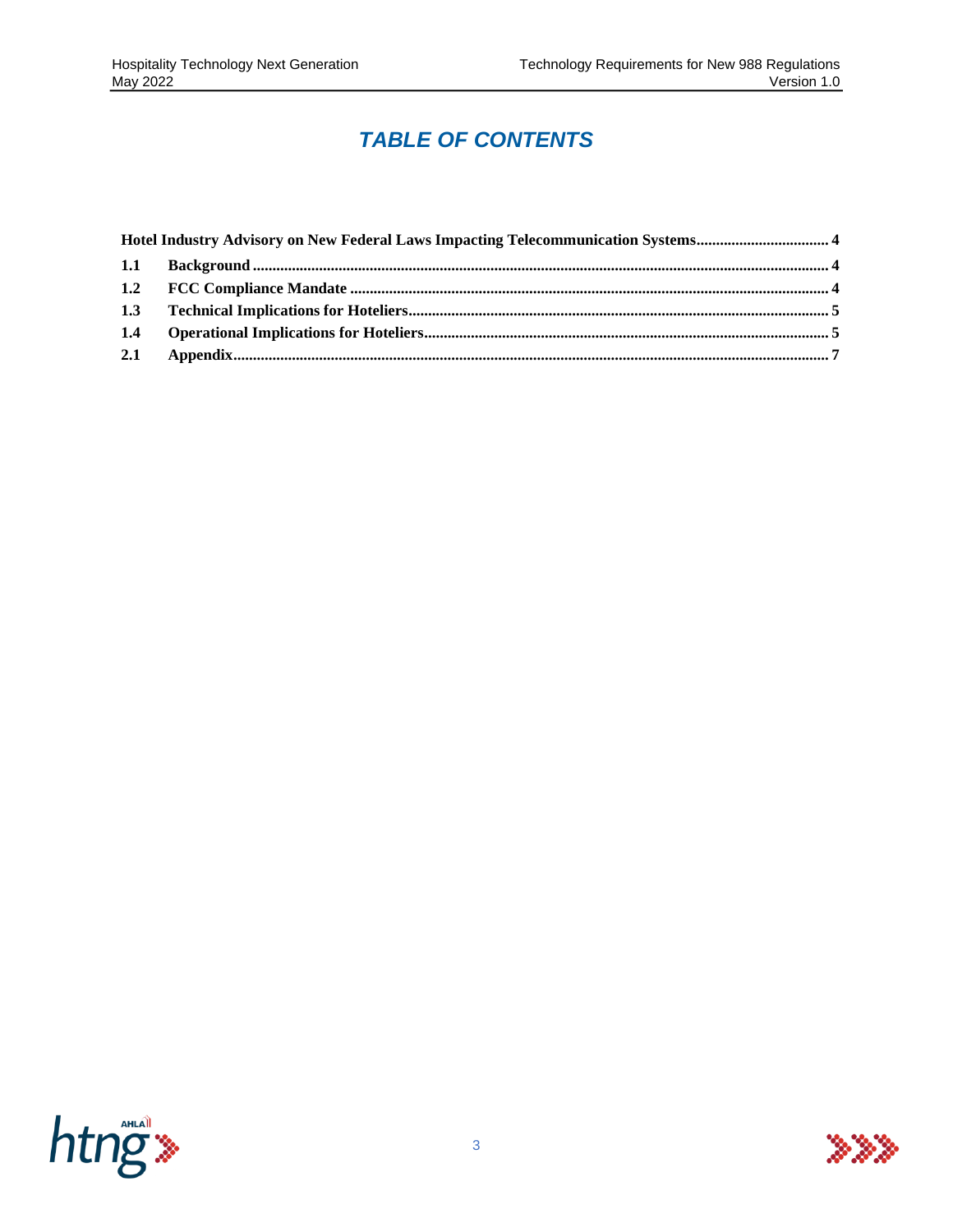## <span id="page-3-0"></span>**Hotel Industry Advisory on New Federal Laws Impacting Telecommunication Systems**

This document is intended to provide an overview of new U.S. federal 988 laws as related specifically to the hospitality industry. The document is not a complete description of the laws, nor is it intended to provide legal position or advice.

### <span id="page-3-1"></span>**1.1 Background**

Too many Americans are experiencing suicide and mental health crises without the support and care they need. In 2019 alone, the U.S. had one death by suicide approximately every 11 minutes — and for people aged 10 – 34 years old, suicide has become the second leading cause of death.

The Substance Abuse and Mental Health Services Administration (SAMHSA) and the Department of Veterans Affairs currently maintain "The Lifeline," a national network of over 180 local, independent and state-funded crisis centers equipped to help people experiencing emotional distress or a suicidal crisis. The Lifeline may be reached via phone, text or chat at 1-800-273-8255.

In 2020, Congress designated the new 988 dialing code to be operated through the existing National Suicide Prevention Lifeline for universal access to The Lifeline. Congress has also provided the Department of Health and Human Services workforce funding through the American Rescue Plan. In addition, the President's Fiscal Year 2022 budget request provides funding for The Lifeline itself and for other existing federal crisis funding sources. At the state level, in addition to existing public and private sector funding streams, the National Suicide Hotline Designation Act of 2020 allows states to enact new state telecommunication fees to help support 988 operations.

SAMHSA sees 988 as a first step toward a transformed crisis care system in much the same way 911 has transformed and expanded emergency medical service access in the U.S.

## <span id="page-3-2"></span>**1.2 FCC Compliance Mandate**

On July 16, 2020, the FCC [adopted rules](https://www.fcc.gov/document/designating-988-national-suicide-prevention-lifeline-0) to establish 988 as the new, nationwide, easy-to-remember three digit phone number for Americans in crisis to connect with suicide prevention and mental health crisis counselors.

- [Report and Order](https://www.fcc.gov/document/designating-988-national-suicide-prevention-lifeline-0)
- 988 Fact Sheet: [[English](https://www.fcc.gov/sites/default/files/988-fact-sheet.pdf) | [Spanish](https://www.fcc.gov/sites/default/files/988-fact-sheet-spanish.pdf) ]

These rules require phone service providers to direct all 988 calls to the existing National Suicide Prevention Lifeline by July 16, 2022. During this transition, Americans who need help should continue to contact the National Suicide Prevention Lifeline by calling 1-800-273-8255 (1-800-273-TALK) and through [online chats.](https://suicidepreventionlifeline.org/chat/)



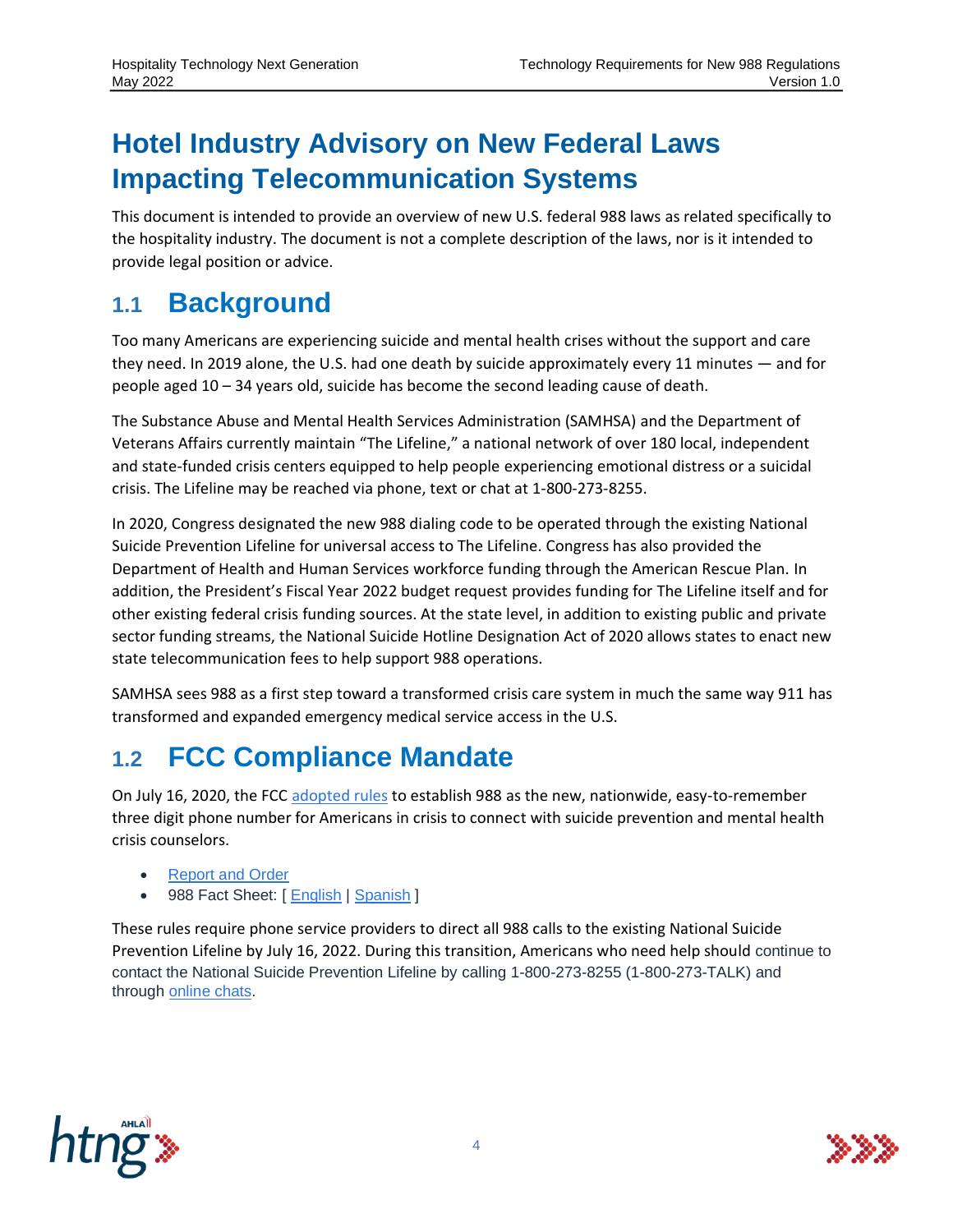New rules apply to all telecommunication carriers in the United States of America to ensure that calls to 988 reach the National Suicide Prevention Lifeline. Note that this requirement is placed on the providers of voice service to the hotel, not on the hotel itself. However, we recommend including testing this capability at your properties.

## <span id="page-4-0"></span>**1.3 Technical Implications for Hoteliers**

### 1.1.1. 988 Dialing Compliance

While most PBX systems can support direct dialing of 988, some may not yet be configured to do so. As of **July 16, 2022,** all hoteliers should ensure their PBXs are configured for 988 direct dialing and determine whether their carrier is in compliance (i.e., 988 dialing connects to The Lifeline). Companies should check with their PBX Support Vendor for dial plan programming and request confirmation that their PBX complies. If their Carrier does not support 988, they should initially contact the Carrier, but ultimately report non-compliance to the FCC. While not required by the regulation, configuring your system to direct dial 988 - without requiring '9' or an outside line indicator prefix - is strongly recommended. This can be done by the PBX vendor or maintenance company in the same way 911 dialing without a prefix was recently accomplished.

## <span id="page-4-1"></span>**1.4 Operational Implications for Hoteliers**

### 1.2.1. Guest Privacy

PBX and Call Accounting Systems typically record and report on Guest calls. There is currently no guidance as to whether 988 calls should be:

- Visible
- Masked
- Reported as another Toll-Free call

#### 1.2.2. 988 Call Failure

There is currently no guidance on 988 Call Failure obligations. This information may be of use in maintaining systems and potentially mitigating liability for 988 dialing failures. Call failure is not necessarily indicative of a carrier issue, and normal troubleshooting steps should be taken if this action occurs.

#### 1.2.3. Staff notifications

There are systems that notify hotel personnel when 911 calls are placed. 911 staff notification technology could similarly be used for 988 call initiations. There is currently no mandate to employ such technology and deployment may have privacy implications. Guidance for implementation is a matter for a hotelier's legal, operational and risk management systems.



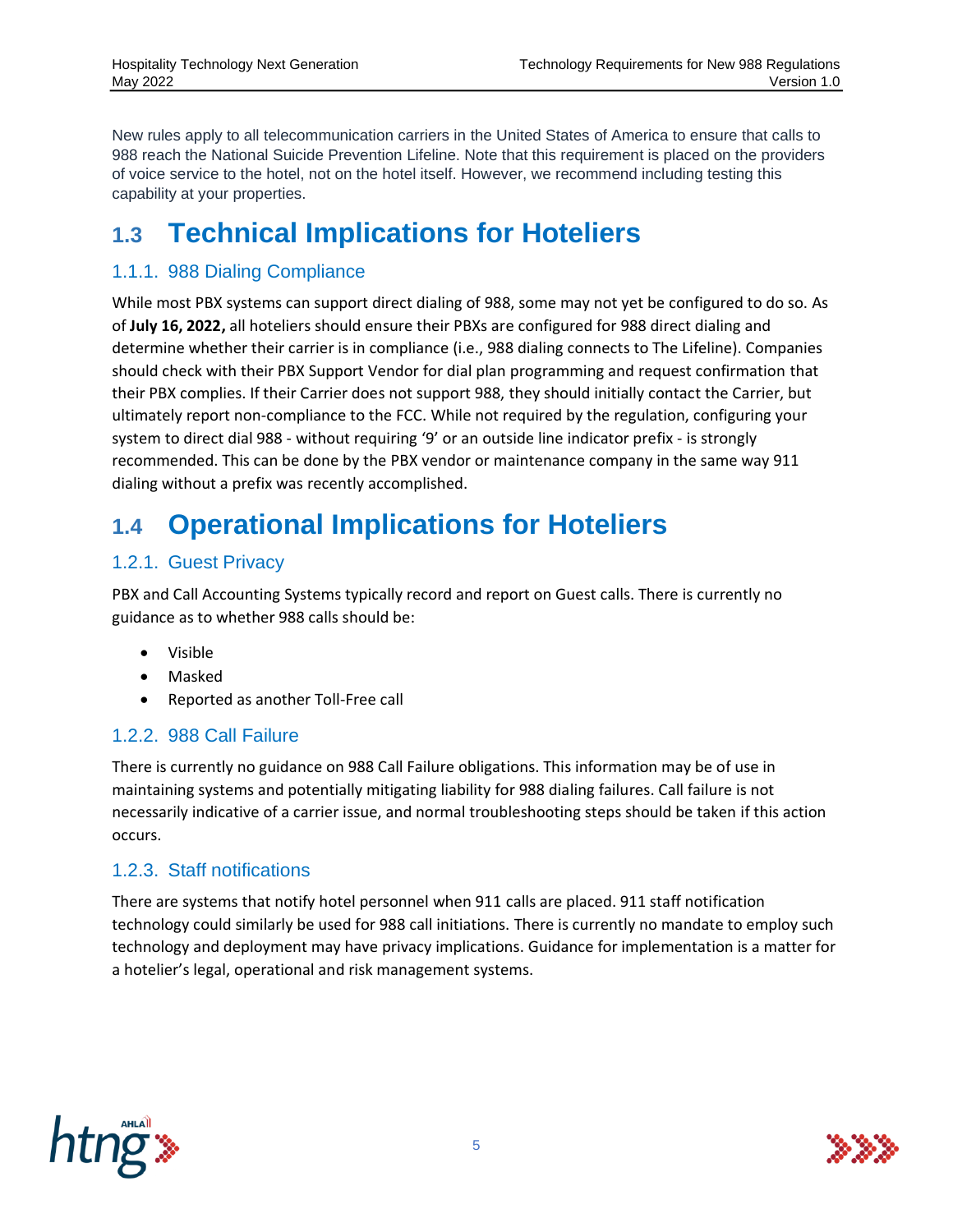#### 1.2.4. Recommended hotel testing procedures

Final compliance testing is simple; place a call to 988 from phones within the property to ensure The Lifeline is reached. If this does not work, have your PBX vendor investigate and resolve the issue.